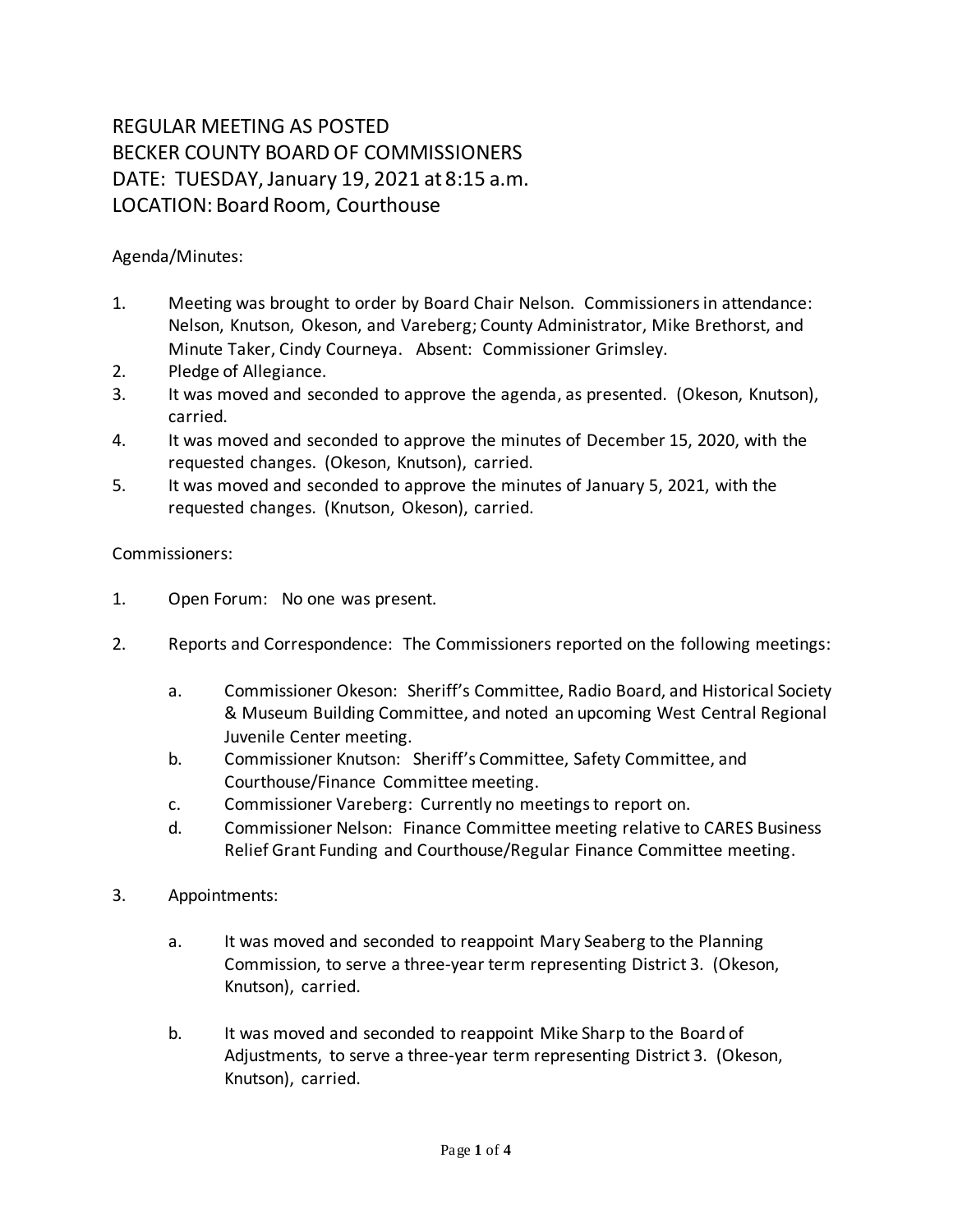County Administration – Emergency Business Relief Grant: Mike Brethorst presented:

1. County Administrator, Mike Brethorst, presented an update and overview of the four (4) Emergency Business Relief Grant proposals available, noting that the options have been vetted through an Advisory Ad Hoc Committee meeting, with eight (8) businesses in attendance.

Discussion followed regarding the options, as presented, to include:

- a. One-time \$1,000 grants for Licensed Childcare providers.
- b. One-time \$2,000 grants, depending upon availability, for Salons/Barbershops, Hotels/Motels, Clubs/Associations, Restaurants, Bars, Fitness Centers, Recreation Centers, Museums, and Movie Theatres.
- c. Becker County Business Relief Package Block Grants
- d. Round 3: Becker County CARES Business Relief Grant Guidelines (For-Profit and Non-Profit Businesses).

It was moved and seconded to move forward with the expansion of the \$2,000.00 Business Relief Grants, Block Grants, and Round 3 of the Becker County Business Relief Grants, as discussed, and to authorize the Finance Committee to approve the grant awards and to pay out as they are approved, and to also update the full Board as the list is updated and payments are approved. (Okeson, Knutson), carried.

Finance Committee Minutes: Mary Hendrickson presented:

- 1. It was moved and seconded to approve the Regular Claims, Auditor Warrants, Over-90- Day Claims, and Additional Claims, as presented:
	- a. Auditor's Warrants (Tuesday Bills):
		- i.  $01/06/2021$  in the amount of \$29,926.10
		- ii.  $01/12/2021$  in the amount of \$68,417.15

for a total amount of  $\dots \dots \dots$  \$ 98,343.25

- b. Over-90-Day Claims:
	- i. Nereson Auto dated  $09/21/2020$  in the amount of \$266.88 (invoice just turned in).
	- ii. Potty Shacks dated July 08-09, 2020 in the amount of  $$1,120.75$ (invoice just turned in).
- c. Additional Claims:
	- i. Brian Buck dated October 2020 in the amount of \$268.21 (no receipts or statement).
	- ii. One-Time Tax Abatement for Parcel # 28.0137.001 in the amount of \$114.00, due to clerical error.

(Knutson, Okeson), carried.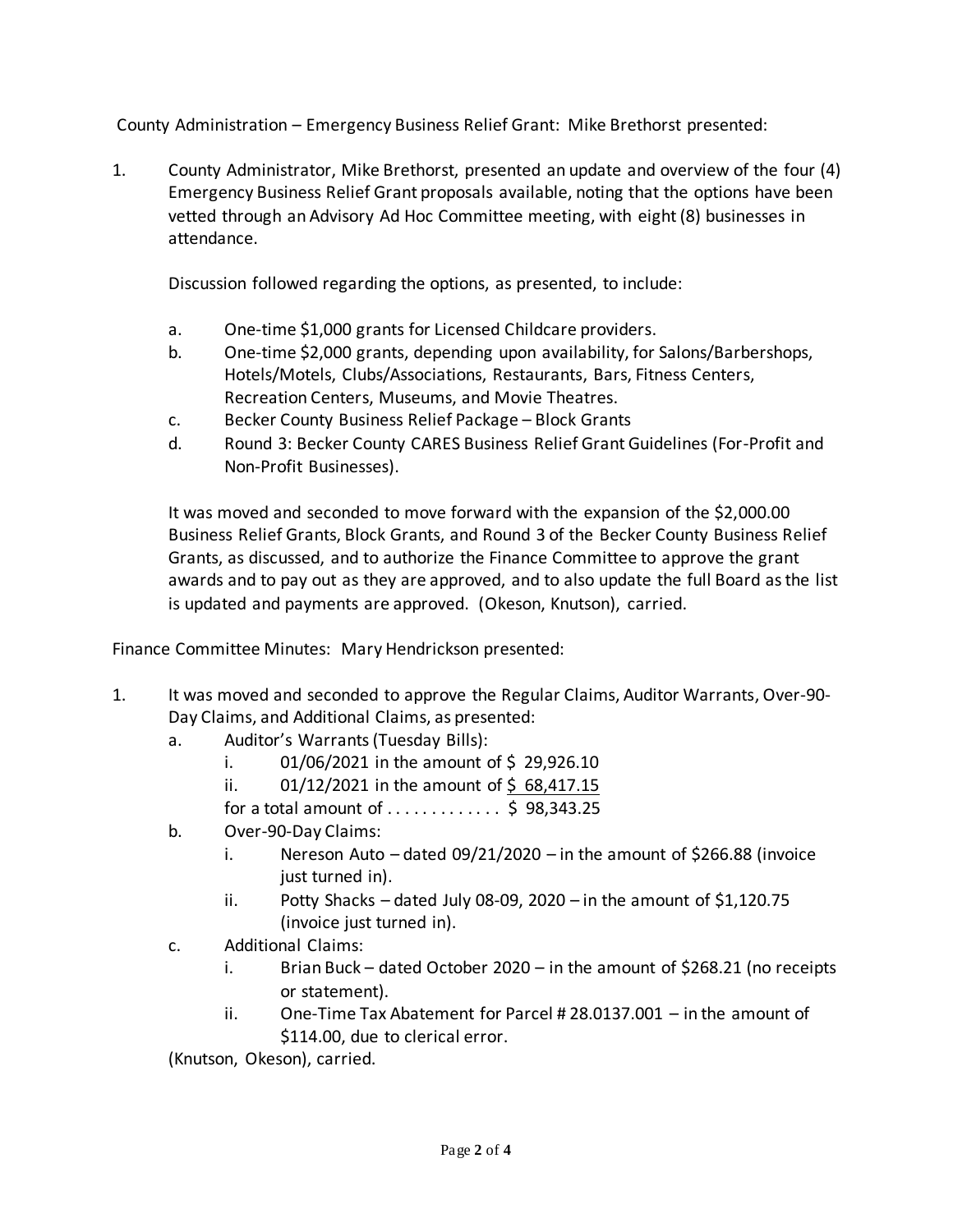2. It was moved and seconded to approve the Human Services claims for Human Services, Public Health, and Transit, as presented. (Okeson, Vareberg), carried.

Auditor-Treasurer: Mary Hendrickson presented:

- 1. Licenses and Permits:
	- a. It was moved and seconded to approve the On-Sale Liquor License for Parallel 46 – DBA Cormorant Inn - Corey Stockstad, Sam Stockstad, Randy Iwerks and Lynne Stockstad – Cormorant Township, contingent upon review and approval by the Becker County Sheriff and Attorney. (Okeson, Knutson), carried.

Assessor – Lisa Will presented:

1. It was moved and seconded to approve Resolution 01-21-2C, to hire a full-time Deputy Assessor through the normal hiring process and if filling that vacancy creates another vacancy in that department, to fill that vacancy also. (Knutson, Okeson), carried.

Human Resources – Mike Brethorst presented:

1. It was moved and seconded to approve Resolution 01-21-2A, to hire two part-time custodians through the normal hiring process, due to multiple vacancies. (Vareberg, Okeson), carried.

Highway – Jim Olson presented:

1. It was moved and seconded to approve the Pre-Buy of Base One product for aggregate road base stabilization from Team Laboratory Chemical at a cost of \$46,200.00 for 2,200 gallons of product. (Okeson, Knutson), carried.

Sheriff – Todd Glander presented:

- 1. It was moved and seconded to approve the amendment to the Food Service Partnership Agreement with Summit Food Services, LLC, as presented, with the agreement extended for an additional year beginning January 1, 2021, and with the addition of #2: to reevaluate on June  $1<sup>st</sup>$ , 2021 and if the CPI is lower than the listed 3.8%, the Company will lower scale to reflect that. (Knutson, Okeson), carried.
- 2. It was moved and seconded to approve Resolution 01-21-2C, to hire a temporary fulltime Dispatcher position, as needed, due to a 400-day military leave of absence. (Okeson, Knutson), carried.